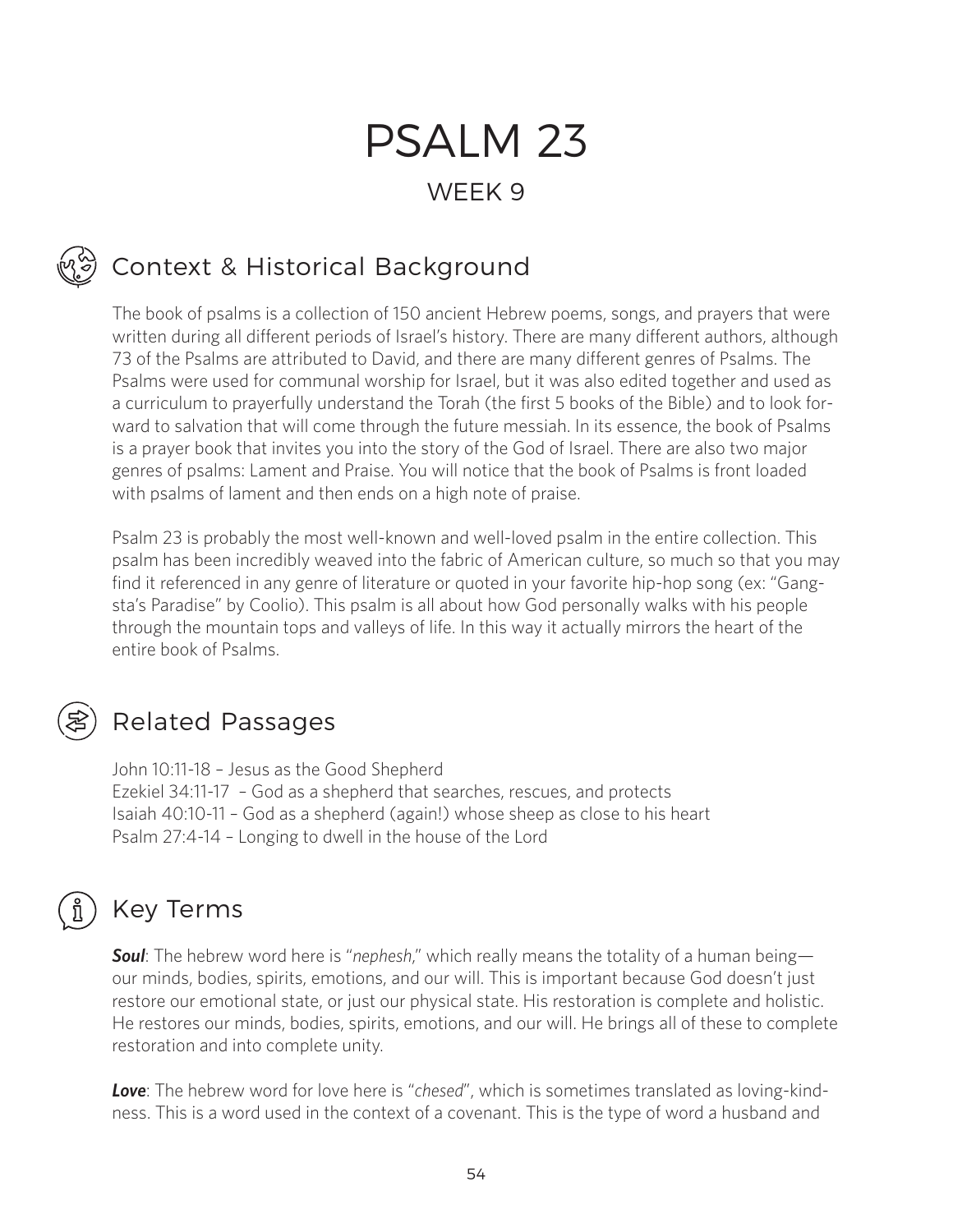wife would use when talking about their life-long, unconditional, commitment to one another.

*Rod and Staff*: The "rod" was basically a short club that shepherd would carry to protect himself as well as the sheep from predatory animals or robbers. It was also used for disciplining the sheep. The "staff" is exactly what you would imagine: a long walking stick with a curve on the end. This was used to guide the sheep as they would walk great towards their destination.



#### Key Themes

*"I Lack nothing":* In the Hebrew, this phrase really means that the psalmist doesn't feel that he needs or wants anything. It's one thing to have all of your needs met, but to actually feel as though you don't have any wants—that's radical. You can have everything you *need* and still be terribly discontent, restlessly chasing after more. But to know the Lord is your shepherd means knowing a peace that stills and satisfies your ever-searching heart. The peace of knowing that God is *with* and for you is the answer to the anxiety that began in the Garden (recall the curse upon Adam after the fall). The New Testament is filled with exhortations and blessings about peace. The early church "passed the peace." For us, peace is an essential way of life.

Christ both demonstrates this point, and he preaches this point. He lived a life of poverty: he didn't have a home, his friends abandoned him, his hometown and brother scorned him, his people killed him. And yet he is the most peaceful guy to ever live. He tells us (and warns us) to live the same: "Seek first the kingdom of God and all this will be given unto you" (Matt. 6:33); "What good is it to gain the whole world, but lose your soul?" (Mark 8:36). Life with God is a life of peace because it's a life without longing. When you want nothing but God, you have everything. But how do we do this? How do we want nothing but God? How do we *get* that peace? That's what you need to figure out with your group.

*Green Pastures, Quiet Waters, Right Paths*: Israel is surrounded by desert, which means that "green pastures" and "quiet waters" were not a common occurrence. Imagine the desert as you read this Psalm. Imagine you're a sheep walking with his shepherd through the desert—the longing you would have for some soft green grass to lay down on and for a cool, quiet stream of water to drink from. I feel tired and thirsty just thinking about it! Yet in this want, this thirst, this desert, he is with God even still.

It is important to note that the "right paths" here *include* walking through the "darkest valley." You will walk through valleys in your life—this is unavoidable—but the promise is that God will be with you, guiding and protecting you throughout every aspect of your journey through life. This means that during those times when life sucks, God's leading you. And just because life's hard doesn't mean you're on the wrong path (faithfulness to him is always the right path, and it's often a hard road). And even if you don't feel the peace of God in those times, pray this psalm. Make it the petition of your heart, even if it's not a reflection of it right now.

*The Shepherd's Banquet*: Describing God as a shepherd is not completely surprising within the historical context. Many kings were described as "shepherds" of their people, and even King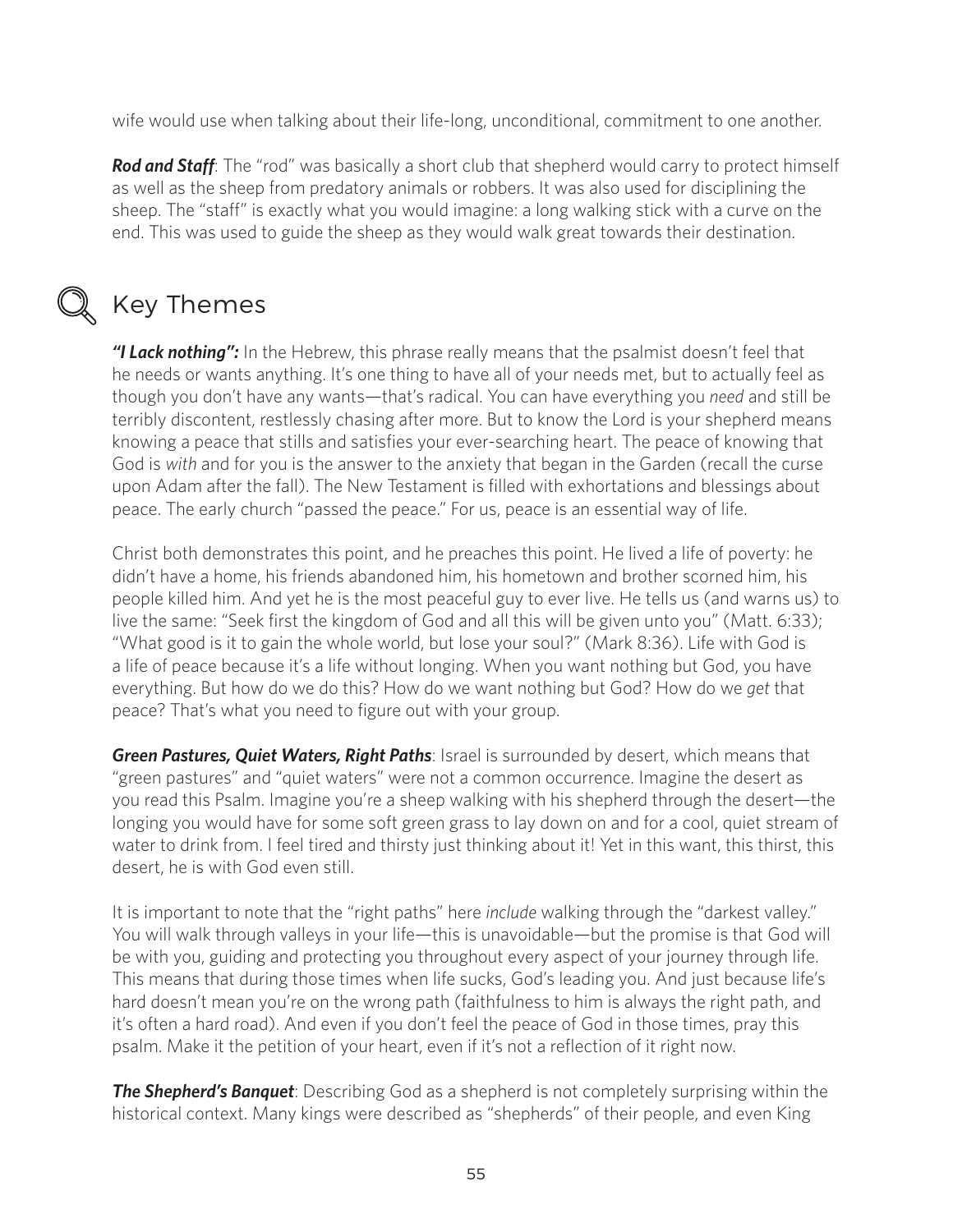David is described as the *Shepherd of Israel* in the Old Testament. But what is surprising is the personal nature of how God shepherds his people. The heightened intimacy in this passage is rarely paralleled in the Old Testament. You'll notice that the psalm becomes more intimate as it progress. The metaphor of God being a shepherd smoothly transitions into God becoming a personal friend that you would share a meal with.

Verses 5-6 are an image of a grand banquet with God. Banquets were very important in the Ancient Near East. They were a way of celebrating victory and usually have the connotation of a King inviting someone to be his friend in a public and personal way. This would also be an extended celebration, not just a dinner party. And indeed this banquet that God is inviting us to is an everlasting one. This is what it means to dwell in his house forever. So what we have here is God inviting his people to the victory feast even before the battle has been fought.

#### Quotes & Illustrations

*'Thou hast made us for thyself, O Lord, and our heart is restless until it finds its rest in thee.'*

#### ST. AUGUSTINE

*Confessions* by Saint Augustine — an entire book about one man's conversion from a life of chaos to a life of peace, including all of the valleys.



#### Three Main Points

- 1. Our hearts long for peace, but they will be restless until they rest in God. If God is with us, then we can confidently say we have all that we need.
- 2. Psalm 23 uses two metaphors, the shepherd and the friend at the banquet, to help us know that God deeply desires an intimate relationship with us, along the way and at the end.
- 3. Jesus is a dirty shepherd: Psalm 23 gives us an image of a God who is not afraid to walk with us along the right paths—including deep ravines and hot deserts—to arrive at God's house.

#### Discussion Questions

- Why do you think God inspired this story to be included in Scripture?
- What do we learn about God in the passage? What do we learn about us in this passage?
- What genre is this passage of Scripture? How does that affect how we read it?
- When reading poetry, always look for metaphors, repetition, and imagery. What are the various metaphors and imagery in this poem? Make a list. What is the intended effect these are supposed to have?
- Why would David describe his relationship with God the way he does? What do you think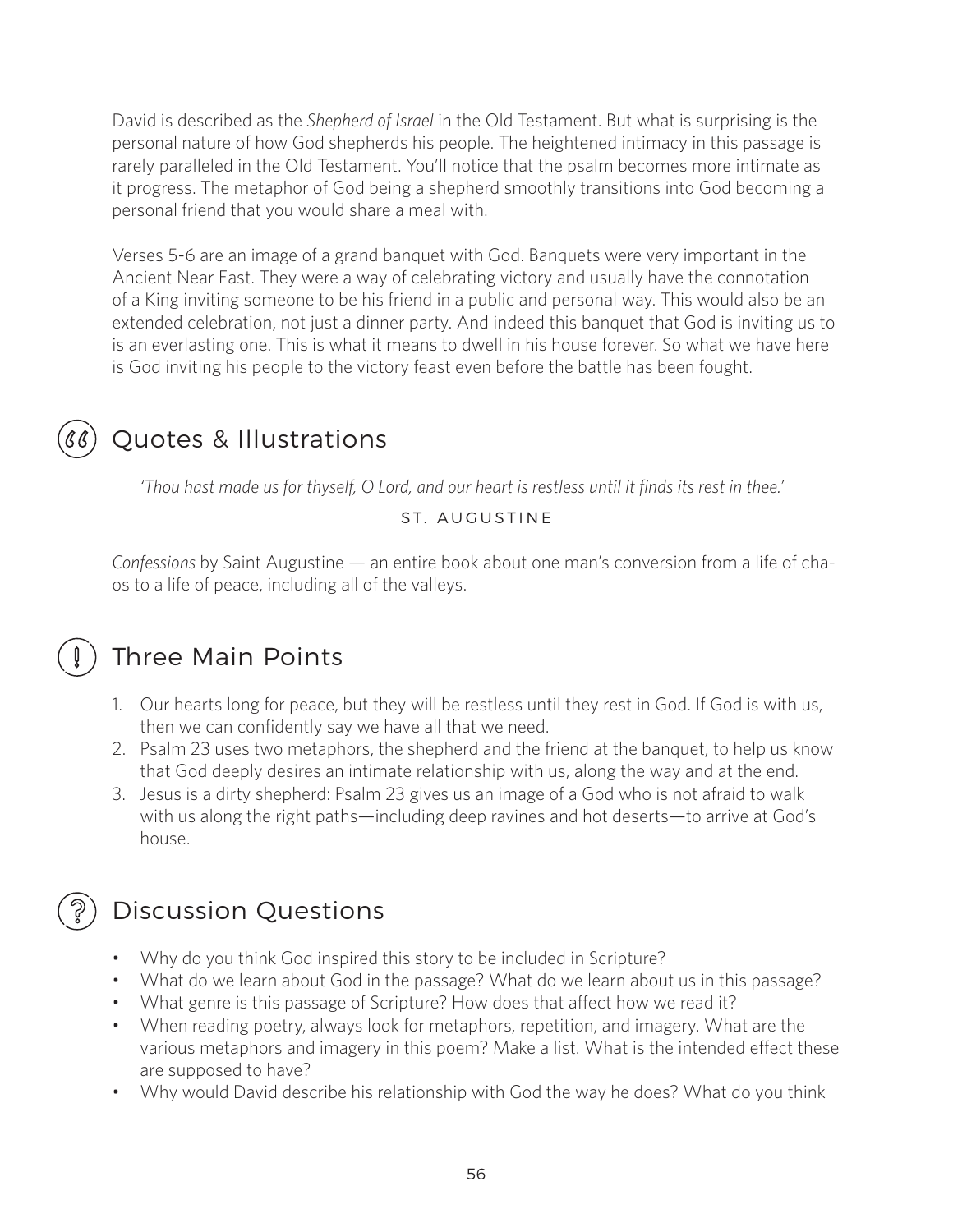was going on in his life? When you think of your relationship with God, would you describe it in the same way?

- If the Lord is your shepherd, then what does that make you? How does the shepherd metaphor understand how our relationship with God operates?
- The Psalm begins my saying, "The Lord is MY shepherd..." Do you see God as the one who guides your life? What areas of your life are hesitant to let God direct?
- Is there any part of your life that needs to be restored by God?
- How do we know how to follow God's "right paths?"
- What does it mean that God will prepare a table in the presence of our enemies?
- Who are some of the most peaceful people you know? (maybe Curt Vernon?) Why do you think they are that way?
- If you don't feel how David feels, how does this psalm apply to you? How do you use it?
- Can you have peace with God and still get stressed out about everyday stuff?
- What do you make of the rod and the staff in this passage? How would those two objects represent comfort?
- Reflect on the things you feel like you lack—even genuinely do lack. How might finding rest in God satisfy these longings? Is there a limit to that?
- What do you think it means to dwell in the house of the Lord forever? What might this practical look like in your life?

## Application & Practice

*Refresh* the image you have of God in your imagination. We all have a picture of who God is to is in our minds whether we are aware of it or not. Practice picturing God as your shepherd and as your friend. Ezekiel 34:11-17 really highlights this. Read this passage and list the attributes and actions of God. Wright out a description of who God is in light of these passages Psalms and Ezekiel.

**Dark Valleys**: Practice recognizing that God is with you in the dark valleys of your life. Just because you're in a tough situation doesn't mean God is absent. To help this reality sink into your heart and mind, begin each day this week by writing out Psalm 23 by hand, meditating on the passage as you do so.

**Lack nothing**: Meditate this week on one Psalm a day and let it lead you into prayer. We do this every day at 3 o'clock prayer. Tim Keller's devotional book on the Psalms would be a good place to start.

*Memorize* Psalm 23 this week.



#### Going Deeper

*Life Without Lack: Living In The Fullness of Psalm 23* by Dallas Willard